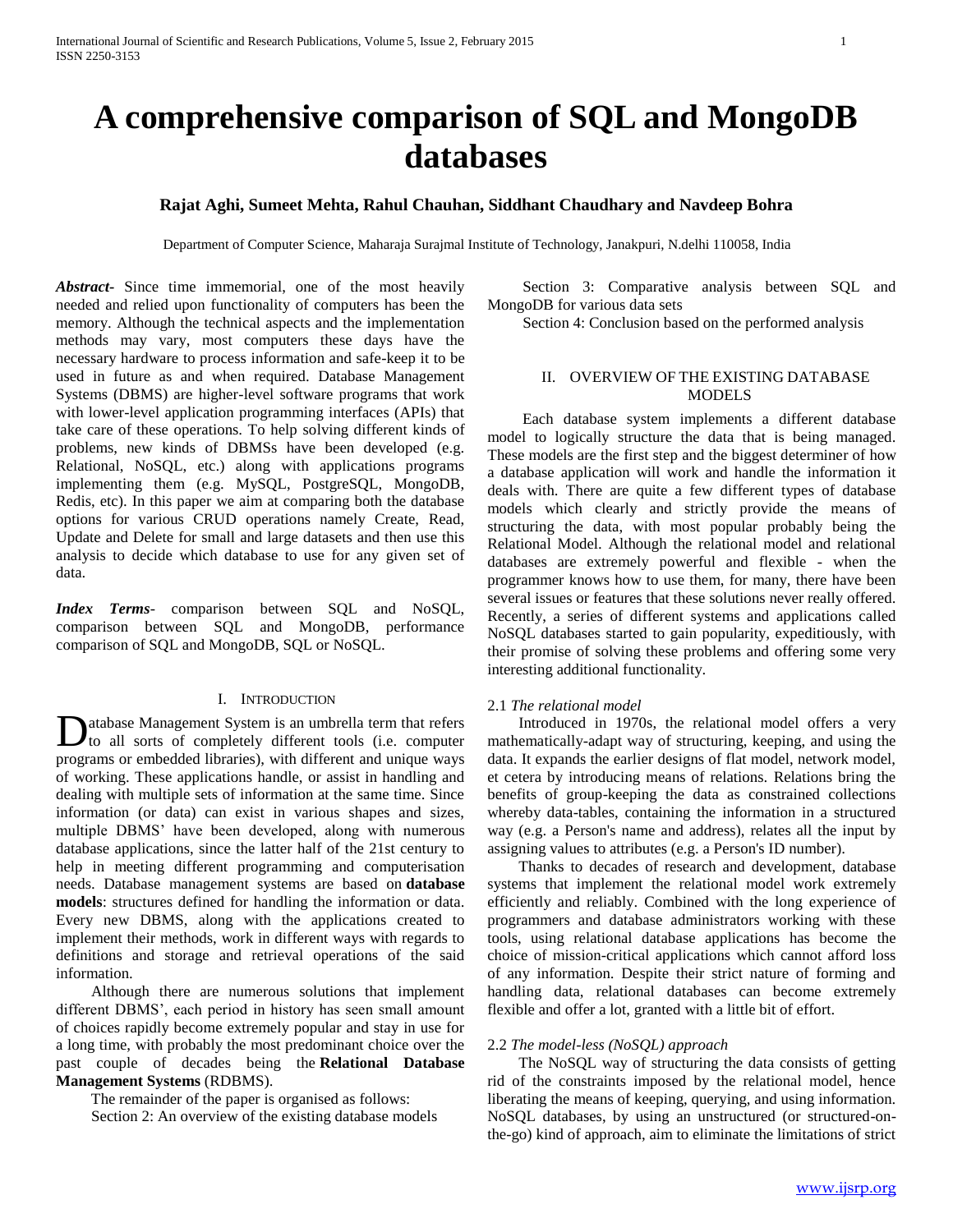relations, and offer many different types of ways to keep and work with the data for specific use cases efficiently (e.g. full-text document storage). By eradicating the strictly structured data keeping style defined within the relational model, these DB systems work by offering a much more freely shaped way of working with information, thus providing a great deal of flexibility and ease -- despite the fact that they come with their own problems, some serious considering the important and indispensable nature of data.

# III. COMPARITIVE ANALYSIS BETWEEN SQL AND MONGODB FOR VARIOUS DATA SETS

 The project was coded in PHP and using Wamp Server, it was simulated on Windows machine to be able to use Apache server and MySQL. For MongoDB, NodeJS was used to be able to use MongoDB on the Windows machine. The data was initially inserted manually and later large datasets were taken from free data sources thereby saving time in creating huge data for analysis. Later the time in seconds were retrieved for each operation and duly noted. The specifications for the three datasets are:

a) *Small Dataset*: 10 rows and 2 columns

- b) *Medium Dataset*: 400 rows and 35 columns
- c) *Large Dataset*: 2000 rows and 20 columns

*3.1 Insertion Time*

The table below depicts the insertion time of various data into the two databases.

*Table 1- Insertion Time*

| Data Size | Time<br>in<br>MySQL (in sec) | Time<br>in<br><b>MongoDB</b><br>(in<br>sec) |
|-----------|------------------------------|---------------------------------------------|
| Small     | 0.000668045                  | 0.000203108                                 |
| Medium    | 0.000612954                  | 0.00023527                                  |
| Large     | 0.000612974                  | 0.000242857                                 |



**Figure 1- Chart Depicting Insertion Time**

## *3.2 Join Time*

The table below depicts the query time of various data into the two databases

*Table 2- Join Time*

| Data Size | Time<br>in         | Time<br>in   |  |
|-----------|--------------------|--------------|--|
|           | <b>MySQL</b> (sec) | MongoDB      |  |
|           |                    | (sec)        |  |
| Small     | 0.23942999         | (No Joins    |  |
|           |                    | Required)    |  |
| Medium    | 10.37390231        | (No Joins    |  |
|           |                    | Required)    |  |
| Large     | 27.24617983        | Joins<br>(No |  |
|           |                    | Required)    |  |



**Figure 2- Chart Depicting Join Time**

#### 3.3 Retrieval Time

 The table below depicts the insertion time of various data into the two databases.

|  | Table 3 – Retrieval Time |  |
|--|--------------------------|--|
|--|--------------------------|--|

| Data Size | Time in<br><b>MySQL</b> (sec) | Time in<br>MongoDB<br>(sec) |
|-----------|-------------------------------|-----------------------------|
| Small     | 0.000838741                   | 0.002098083                 |
| Medium    | 0.001597839                   | 0.005849808                 |
| Large     | 5.270938449                   | 6.2942504                   |